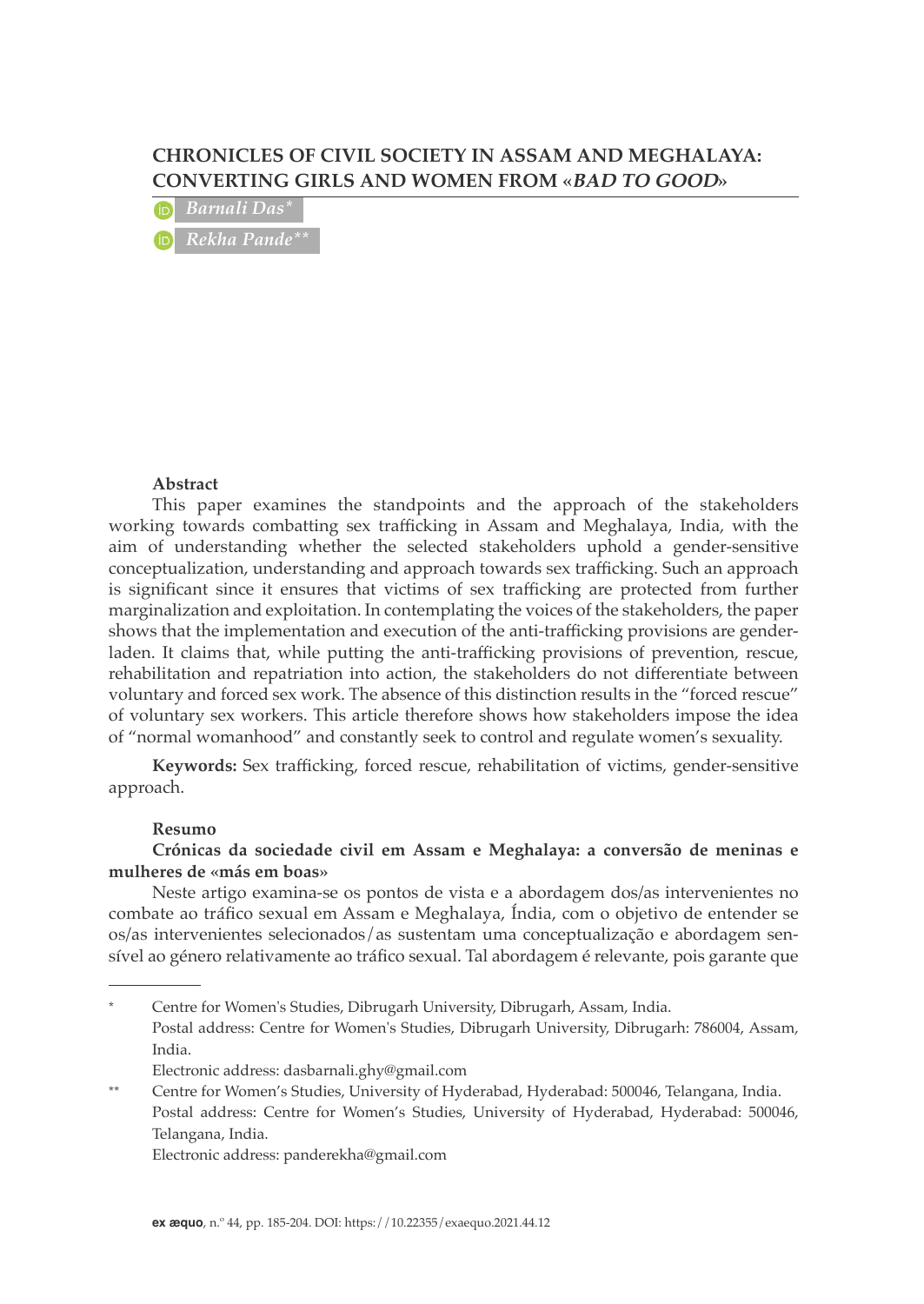as vítimas de tráfico sexual sejam protegidas de novas marginalizações e de exploração. Ao analisar as vozes dos/as intervenientes, o texto mostra que a implementação e a execução das disposições anti-tráfico se baseiam numa perspectiva enviesada de género. Defende- -se que, embora ponham em prática as disposições anti-tráfico de prevenção, resgate, reabilitação e repatriação, os/as intervenientes não diferenciam entre trabalho sexual voluntário e forçado. A ausência desta distinção resulta no «resgate forçado» de trabalhadoras do sexo voluntárias. Assim, este artigo mostra como os/as intervenientes impõem a ideia de «feminilidade normal» e procuram constantemente controlar e regular

**Palavras-chave:** Tráfico sexual, resgate forçado, reabilitação de vítimas, abordagem sensível ao género.

#### **Resumen**

a sexualidade das mulheres.

**Crónicas de la sociedad civil en Assam y Meghalaya: conversión de niñas y mujeres de «malas a buenas»**

En este artículo se examina los puntos de vista y el enfoque de los/las intervinientes en la lucha contra la trata sexual en Assam y Meghalaya, India, con el objetivo de comprender si los/las intervinientes seleccionados/as defienden una conceptualización, comprensión y enfoque sensibles al género hacia la trata sexual. Este enfoque es importante, ya que garantiza que las víctimas de la trata sexual estén protegidas de una mayor marginación y explotación. Al analizar las voces de los/lasintervinientes, el texto muestra que la implementación y ejecución de las disposiciones contra la trata de personas se basan en una perspectiva sesgada de género. Se defiende que, al poner en práctica las disposiciones contra la trata de prevención, rescate, rehabilitación y repatriación, los/as intervinientes no distinguen entre trabajo sexual voluntario y forzado. La ausencia de esta distinción da como resultado un «rescate forzoso» de trabajadoras sexuales voluntarias. Por lo tanto, este artículo muestra cómo los/las intervinientes imponen la idea de «feminidad normal» y intentan constantemente controlar y regular la sexualidad de las mujeres.

**Palabras clave:** Trata sexual, rescate forzoso, rehabilitación de víctimas, enfoque sensible al género.

#### **Introduction**

Sex trafficking is one of the serious human rights violations and a form of gender-based violence. Victims of trafficking lose their right to freedom and life, and are violated physically, sexually and psychologically. The strategies and methods to address this problem have been multifarious. The national and international responses have created a range of methods to deal with the phenomenon. However, despite the robust national and international measures, there remains considerable uncertainty and debate over the gendered implementation of these measures. To establish the argument the following gives a brief summary of the international and national measures on human trafficking.

The history of international responses to sex trafficking dates back to the  $19<sup>th</sup>$ and 20<sup>th</sup> centuries. After a multitude of changes, the first international protocol for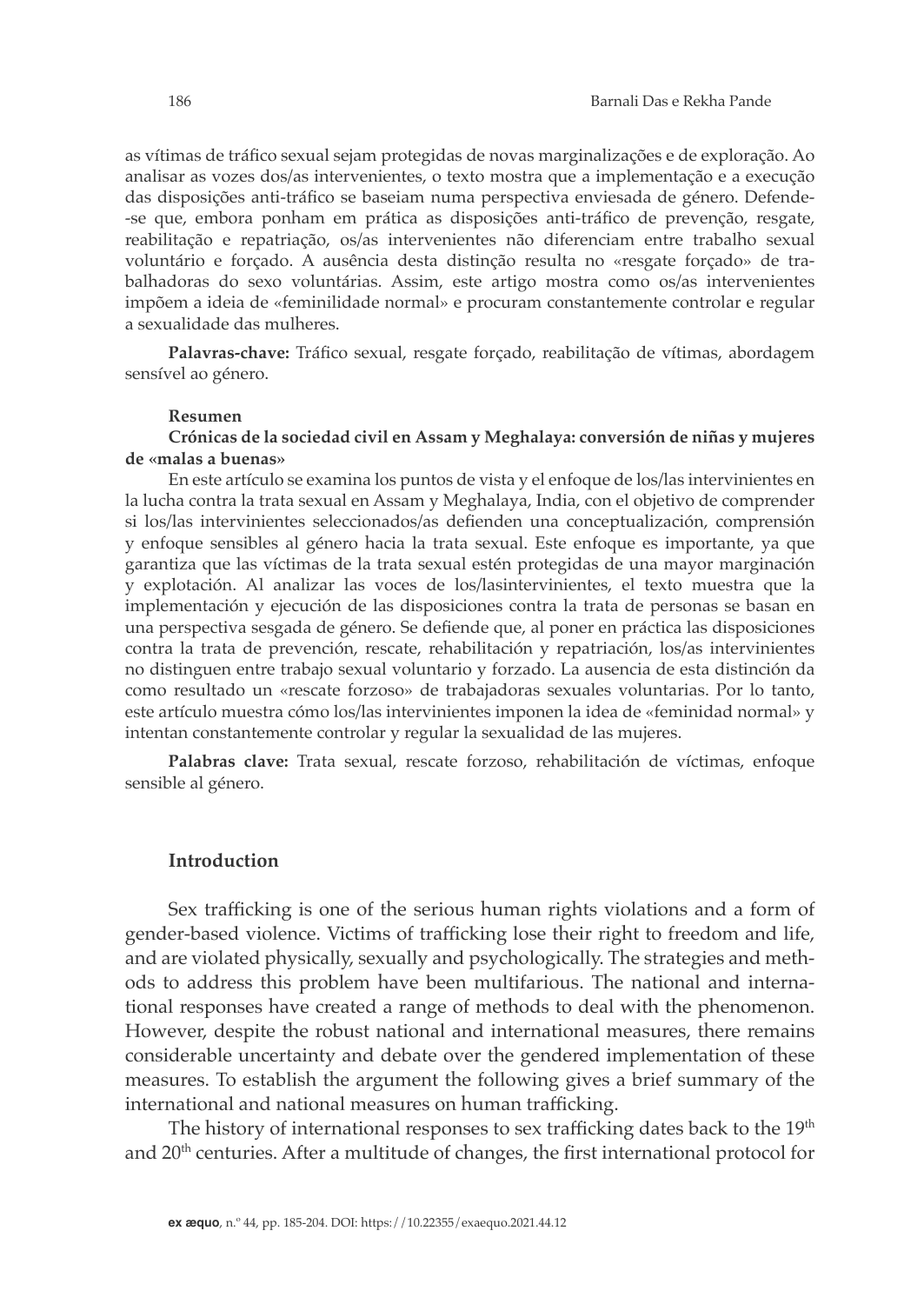human trafficking was accepted in the year 2000. The history of anti-trafficking measures in India began with the surveillance of "Indian Prostitutes" in the 1870s and 1880s, with the introduction of the Contagious Diseases Acts (Tambe 2009, 52). The beginning of the anti-trafficking era in India deemed trafficking of women from other parts of the country as less important and showed more concern over the trafficking of women from Europe (Tambe 2009, 123). Sex trafficking was formally defined as a crime in 1860, when the Indian Penal Code criminalized acts that involved buying, selling or kidnapping of children for prostitution and violation of their rights (Tambe 2009, 28).

However, the formal fight against sex trafficking in India commenced in 1956 with the Suppression of Immoral Traffic in Women and Girls Act. This law adopted an abolitionist stance, and to redress sex trafficking it targeted sex workers, brothel owners, pimps and customers. Nonetheless, in 1986 The Immoral Traffic (Prevention) Act with minor changes amended the previous act. Unlike the Suppression of Immoral Traffic Prevention Act, it did not criminalise the sex workers. However, it targeted the customers of sex workers, and this provision of the act is vehemently opposed by the sex workers collectives in the country.

Moreover, apart from the Immoral Traffic (Prevention) Act of 1986, India had drafted and implemented other acts which address the problem of trafficking in persons: the Prohibition of Child Marriage Act (2006), the Bonded Labour System (Abolition) Act (1976), the Child Labour (Prohibition and Regulation) Act (1986), and the Transplantation of Human Organs Act (1994). Further, India has also designed the Ujjawala scheme to specifically address the problem of trafficking in girls and women. The components of this scheme are a) prevention, b) rescue, c) rehabilitation, d) reintegration and e) repatriation of trafficked victims.

Given the above context of anti-trafficking measures, this paper argues that the measures lack a gender sensitive approach towards sex trafficking. It argues that such an approach is a necessary *a priori* condition to deal with the phenomenon as well as the victims of sex trafficking. Such an approach would aid in the mental and physical well being of the victims. Cunha (2002, 4) posits a revisit of the discourse and interventions of sex trafficking, and asserts that a gender sensitive orientation is central to the anti-trafficking strategies. Such an orientation would necessitate a multi-sectoral and a gender-sensitive approach to prevention, protection and assistance. Cunha (2002, 8) argues that the susceptibility of women and girls as victims of sex trafficking is grounded in their «marginalized social locations». «Measures that reproduce gender stereotypes, reinforce discrimination and control over women should be challenged» (Cunha 2002, 13). However, the implementations of the national and international interventions on human and sex trafficking lack the concerns of gender stereotypes and necessarily reinforce discrimination and control over women. The subsequent sections of this paper prove the lack of gender sensitivity amongst the stakeholders of sex trafficking.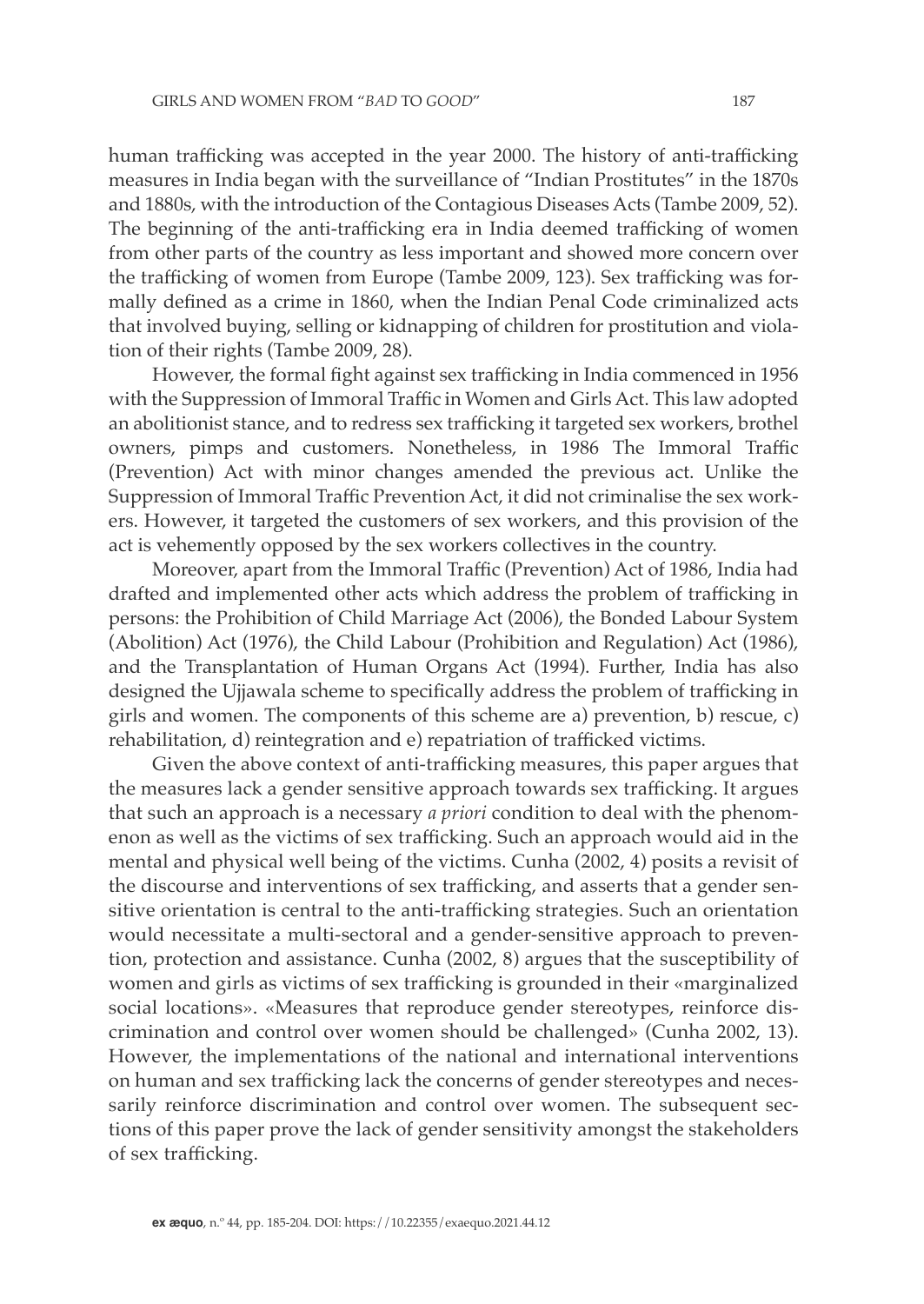This context of gender sensitivity is put forth by a report developed by ASEAN (2016, 11), which stresses the need for a gender-sensitive anti-trafficking approach. Further, a training guide designed by the Organisation of American States (2010, 7) argues for a gender sensitive and strategic planning which recognises disparities and discriminations, and outlines necessary actions and activities that satisfy the «practical as well as strategic needs of women». This paper joins this debate on a gender-sensitive approach to address the phenomenon as well as the recipients of the phenomenon. A gender-analysis approach is adopted, based on the claim that, although there is a robust body of anti-trafficking measures, the implementation of these provisions are found to be gender-laden. It argues that the stakeholders implementing the anti-trafficking provisions of prevention, rescue, rehabilitation and repatriation fail to distinguish between voluntary and forced sex work. The absence of this distinction results in the "forced rescue" of voluntary sex workers.

Further, the ideological framework of the stakeholders is found to have moralistic standpoints on sex trafficking, which leads to the categorization of trafficked women as "bad" and "immoral" women. The narratives included in this paper indicate that these ideologies are guided by strong notions of permitted sexuality, which is legitimate heterosexuality, and since victims of sex trafficking are outside of this framework, we find a continuous effort to "mainstream" them into the category of "normal asexual women".

This paper argues that the rationale behind the moralistic stance on sex trafficking is based on a gendered construction of sexuality that imposes an «inferior sexual identity» on women (Chow 2003, 97). The voices cited in this paper show how the stakeholders impose the idea of "normal womanhood" and constantly seek to control and regulate women's sexuality (Chow 2003, 100). The empirical accounts included here reveal that stakeholders vehemently oppose sex work and, in the guise of addressing sex trafficking, seek to eradicate and disrupt sex markets. This attempt is understood as a necessary condition to wipe away the phenomenon of sex trafficking.

The first part of the paper presents the methodology that we adopted in the field work of the study, while the second part provides a feminist framework on sex trafficking, which explores the abolitionist and regulationist school of thought, and the third part discusses and provides gender analyses of the chronicles of the civil society.

## **Research**

The complexities involved in the epistemology of sex trafficking demand an intensive study of sex trafficking. Owing to the sparse research on the phenomenon in Northeast India, this study is based in the regions of Assam and Meghalaya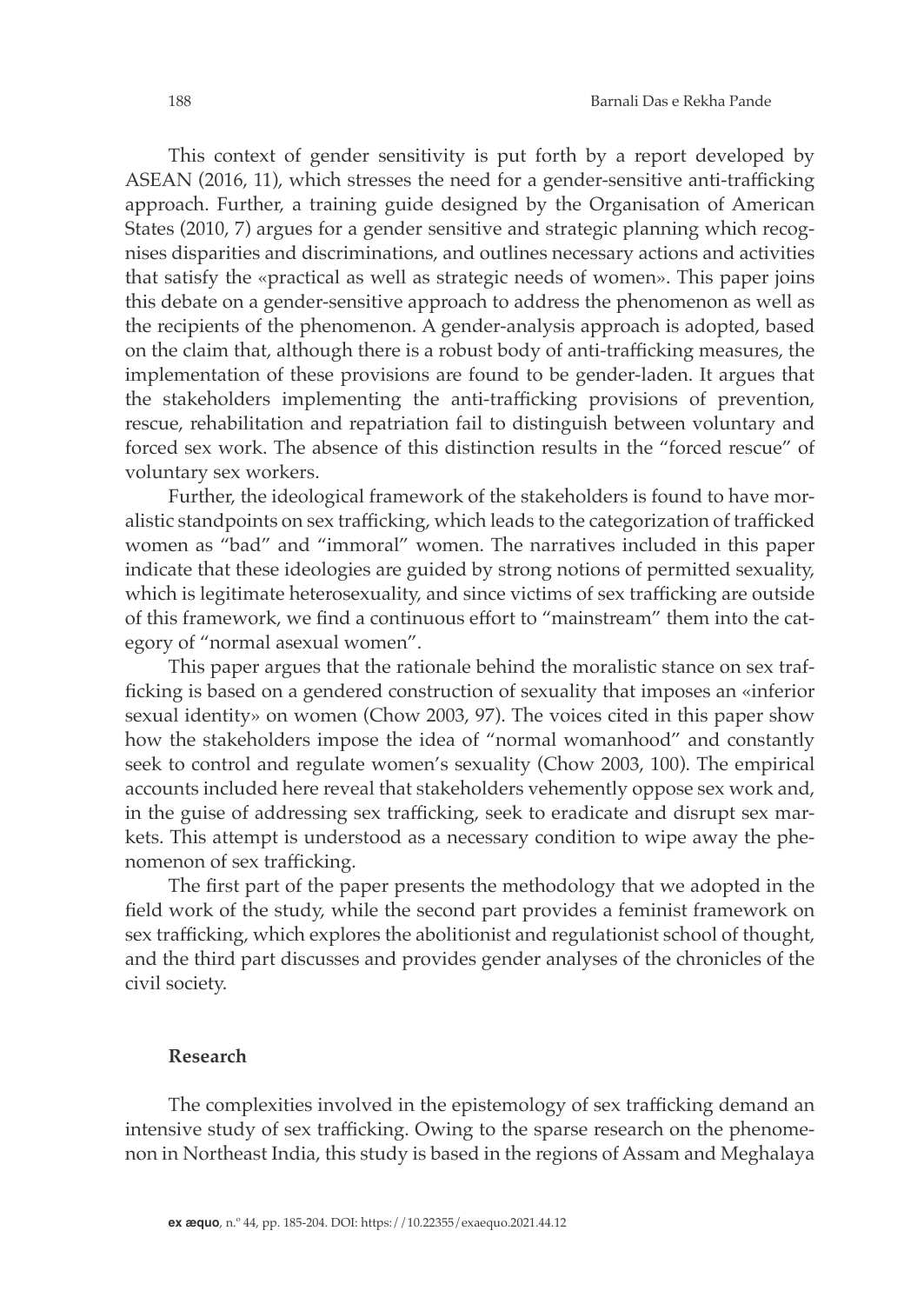(India). The districts selected for Assam include Kamrup, Baksa, Sonitpur, Nalbari, Namrup, Sivasagar, Tinsukia and Dibrugarh, while those of Meghalaya include East Jaintia Hills, West Jaintia Hills, East Khasi Hills and West Khasi Hills. The states are located in the northeastern region of India and cover a total area of 78,438 sq. kilometers (Assam) and 22,429 sq. kilometers (Meghalaya) respectively. Due to their poor economic backgrounds, the states lay a fertile ground for the crime of sex trafficking.

Although women in both states are bound by different social systems, wherein Assam is a patrilineal and a patrilocal state and Meghalaya is a matrilineal and matrilocal state, the status of women in both states is inferior, subordinate, and secondary to that of their counterparts. These states function under multiple patriarchies that create disparate socio-economic and political situations of subordination for women. This therefore has its effect on the growing incidences of trafficking for commercial sexual exploitation.

To encapsulate the multiple voices within civil society, this research study collected information from a total number of 37 respondents, 19 of which were from non-governmental organizations. The study also found that in Meghalaya the Church plays a pivotal role in the socio-economic construct of the state and in spreading awareness against sex trafficking. Therefore, to situate and understand the phenomenon of sex trafficking in Meghalaya the study took responses from 10 Pastors from the Synod and Presbyterian Church. In addition to this, the researcher found that the church in Meghalaya has drop-in centres, which counsel sex workers. Further, the researcher interviewed 5 headmen of the village council (Dorbar) in order to get a nuanced perspective on sex trafficking in the state. The researcher also interviewed three politicians in Assam and Meghalaya respectively. This enabled the researcher to receive an understanding of the state's approach to sex trafficking. Considering the sensitivity of the topic, pseudo names for the respondents have been used and the names of the organizations have been kept anonymous.

In order to conduct the present study, the researcher used feminist standpoint theory. The foundation of this study was based both on primary and secondary sources. For primary data collection, the researcher made several visits to the offices of NGOs and police stations located in Assam and Meghalaya. Since the church plays an important role, the researcher visited the Synod and Presbyterian Church of Meghalaya, in order to get wider perspectives of the stakeholders involved in the drive against human and sex trafficking.

This study is based on criterion, convenience and snowball sampling method. It is built on a narrative phenomenological approach and case study approach (Adu 2016). The philosophical paradigm is based on "social constructivism" (Adu 2016). The ontology of this paradigm is based on realities that are created through individual interactions.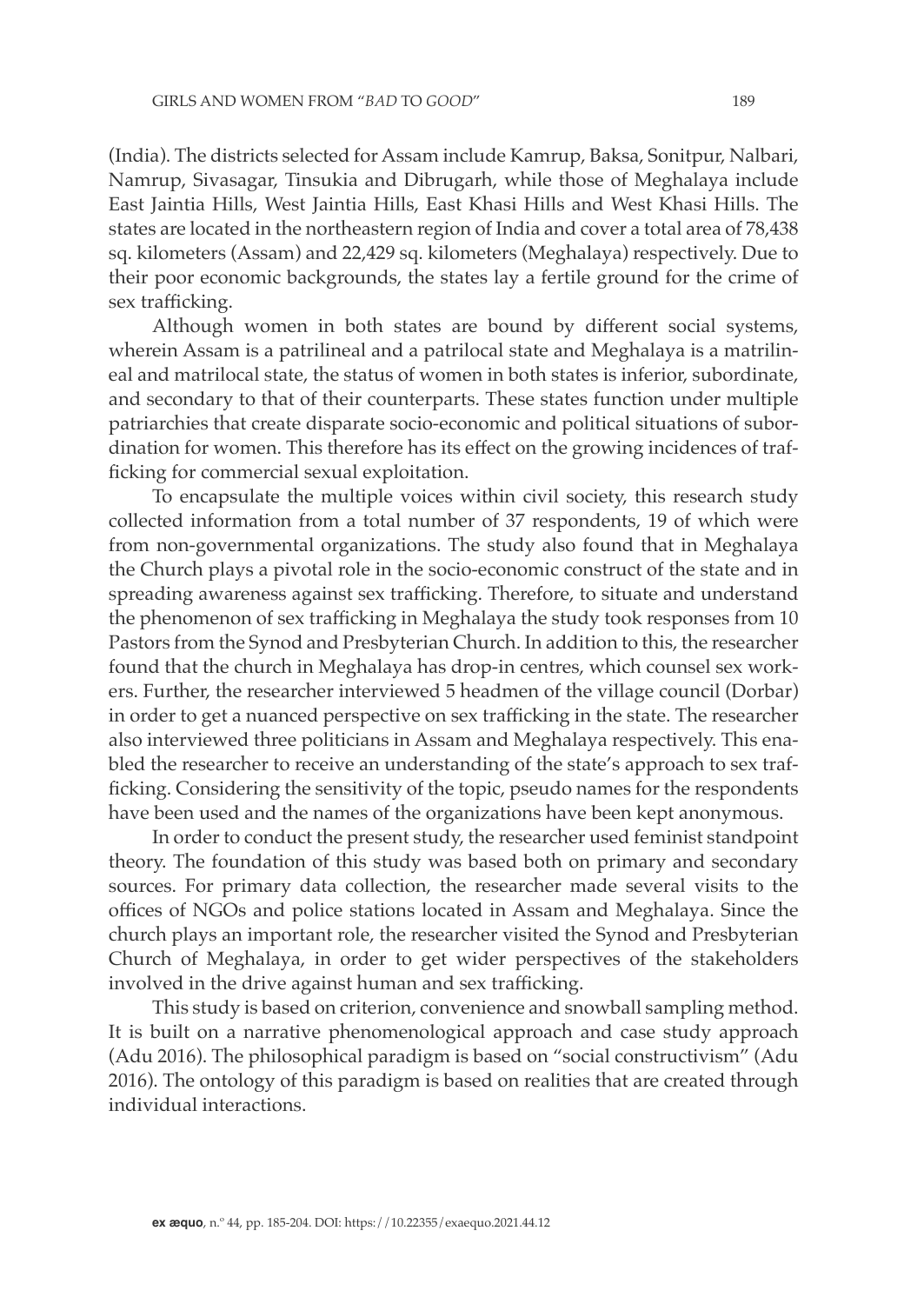#### **Feminist Debates on Sex Trafficking**

The concept of consent/non-consent has been the central parameter of the debates and arguments between two feminist schools of thought: the abolitionists and the regulationists. The former negate all forms of consent involved in sex work, while the latter demand to consider the consent of voluntary sex workers as an efficient way to address the problem of sex trafficking. In alliance with conservatives and evangelical Christians, the school of abolitionism has used the anti-trafficking movement as a means to abolish prostitution (Chuang 2006, 1658). An understanding of these two schools of thought is paramount to contemplate the ideological locations of the stakeholders of the research.

The abolitionist schools of thought make no distinction between forced and voluntary prostitution. Both forms of prostitution are considered to be coerced, since they conceive of prostitution as an institution of male dominance which is devoid of meaningful choice and consent (Chuang 2006, 1664). Abolitionists aim to remove prostitution from public sight (Tambe 2009, 101), and therefore have a reductionist approach to trafficking.

The early first and second-wave feminists were in alliance with the social purity campaigners, and as such their main concern was to protect "fallen women" from the vice of prostitution. Radical feminists and polemicists such as Kathleen Barry articulated prostitution as an inherent assault on the dignity of women and saw it as a product of men's sexual violence that had taken a vicious form in the shape of human trafficking (Weeks 2011, 139).

The Indian women's movement against sex trafficking did not depart from the abolitionist ideology, the impact of which led to the abolition of the Devadasi system or temple dancing girls (Tambe 2009, 104). It rose with the demand of the middle-class women's movement to abolish the system of Devadasis as they conceived it to be a form of prostitution. They reasoned it was based on temple dancers being engaged in offering sexual services to male patrons and prohibited from getting married (Tambe 2009, 104). Therefore, early women's associations, such as the Women's India Association (WIA) of 1917, the All India Women's Conference (AIWC) of 1926, and the National Council of Women in India (NCWI) of 1925, promoted legislation against the Devadasi system (Tambe 2009, 104). The WIA journal *Stri Dharma* regularly published against the Devadasi system, often associating it to prostitution (as cited in Tambe 2009, 104). The Women's Movement led legislation against the Devadasi system, which resulted in the denial of Devadasis' claims to temple property as well as inheritance rights. The first strike on the Devadasi system was due to the Devadasis resisting marriages (Tambe 2009, 105).

Therefore, the Indian women's movement and the nationalists had a paradoxical approach to prostitution. On the one hand, they pitied the prostitutes for having been robbed of their chastity and honour, and on the other hand they con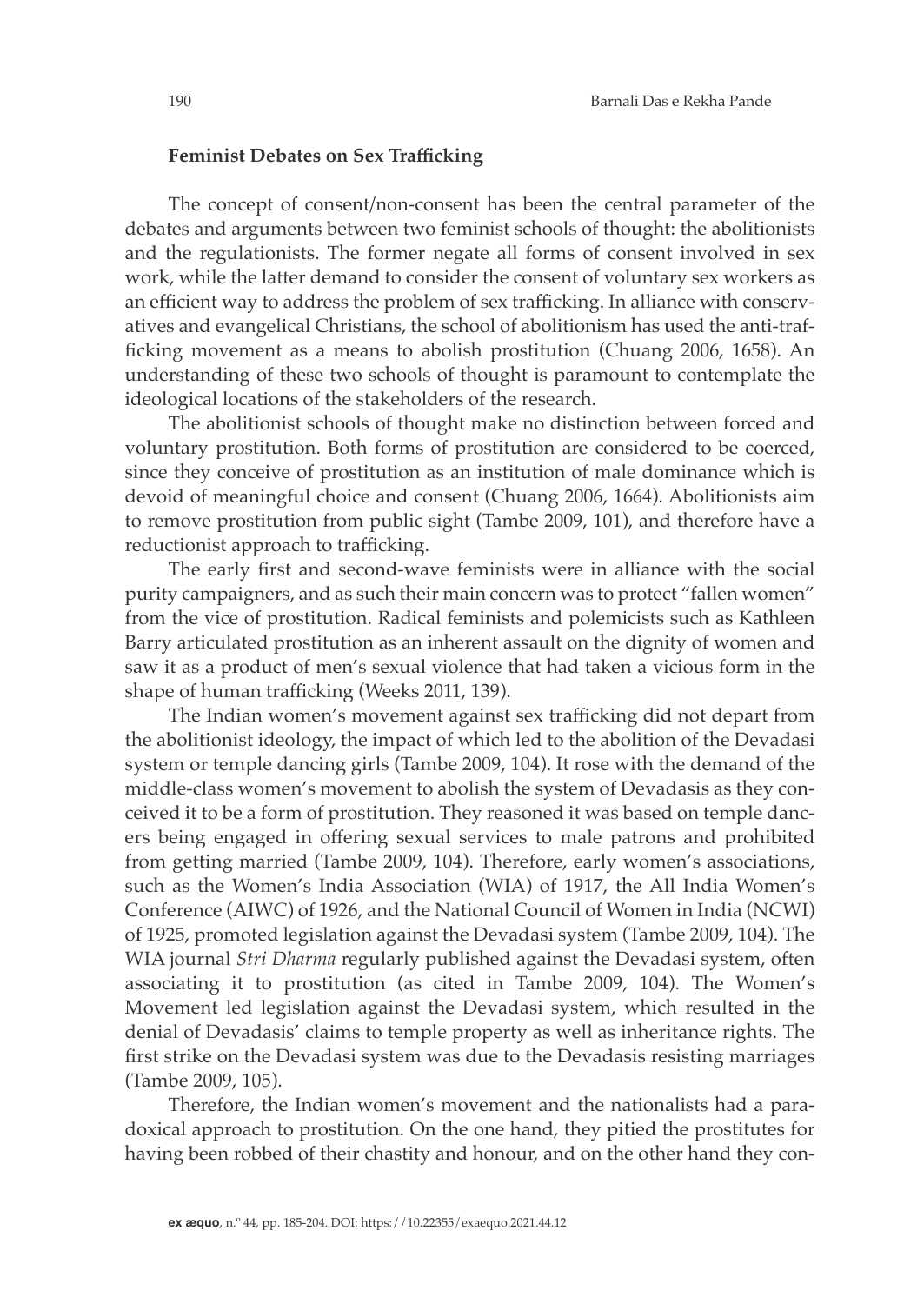sidered them to the thieves of the moral purity of society. This led the early Indian women's movement to have a wider abolitionist approach (Tambe 2009, 107). The narratives included in this paper demonstrate an abolitionist stance, thereby blurring all distinction between forced and voluntary sex work.

However, the abolitionist struggle of the radical women's movement has been challenged by the postmodernist feminists, who have critiqued the modernist explanation of dominance and victimisation (Lansink 2006, 51). The defenders of sexual rights see a sharp distinction between children forced into prostitution and women who make a choice to enter the sex trade (Weeks 2011, 216). «They embrace what Sandra Harding has called "the fractured identities of modern life" and emphasise the local and the specific context of women's real life experiences (Harding in Charlesworth and Chinkin, 2000: 44)» (as cited in Lansink 2006, 51). Therefore, the postmodern, liberal and libertarian feminists have emphasised choice, agency, and freedom to choose work (Lansink 2006, 51).

The regulationist or the liberal feminist political model of sex work recognises the autonomy to engage in sexual labour. It critiques the abolitionist school of thought and states that «conflating trafficking and prostitution would divert attention from combating trafficking effectively» (Lansink 2006, 51). It counters the discourse that brings voluntary sex work into the scope of trafficking and impacts on the development of anti-trafficking measures. It argues that it negatively impacts the possibility of effective strategies, as resources would be diverted to combating prostitution rather than the very serious crime of trafficking. Within the context of trafficking, prostitution is always unacceptable, because it is done under coercive circumstances for the purposes of exploitation. But this should be separated from including all (adult) consensual recruitment or migration for sex work as trafficking (Lansink 2006, 52). Therefore, according to the regulationist school of thought, coercion is an indispensable element of sex trafficking (Doezema 2002, 20). It places women's sexual autonomy at the centre and argues that negating the dynamics of consensual sex work is anti-feminist and a threat to women's sexual autonomy (Doezema 2002, 21).

Within this framework, the Indian collectives of the National Network of Sex Workers, the Durbar Mahila Samanwaya Committee and the Veshya Anyay Mukti Parishad (VAMP) demanded to license sex work. They argue that the licensing of sex workers would not only guarantee their rights, but also enable the state to address the problem of sex trafficking. In this context, this paper critiques the gender-laden approaches of stakeholders and maintains that the effective strategy to deal with the phenomenon of sex trafficking is a gender-sensitive approach and the recognition of the distinction between forced and voluntary sex work.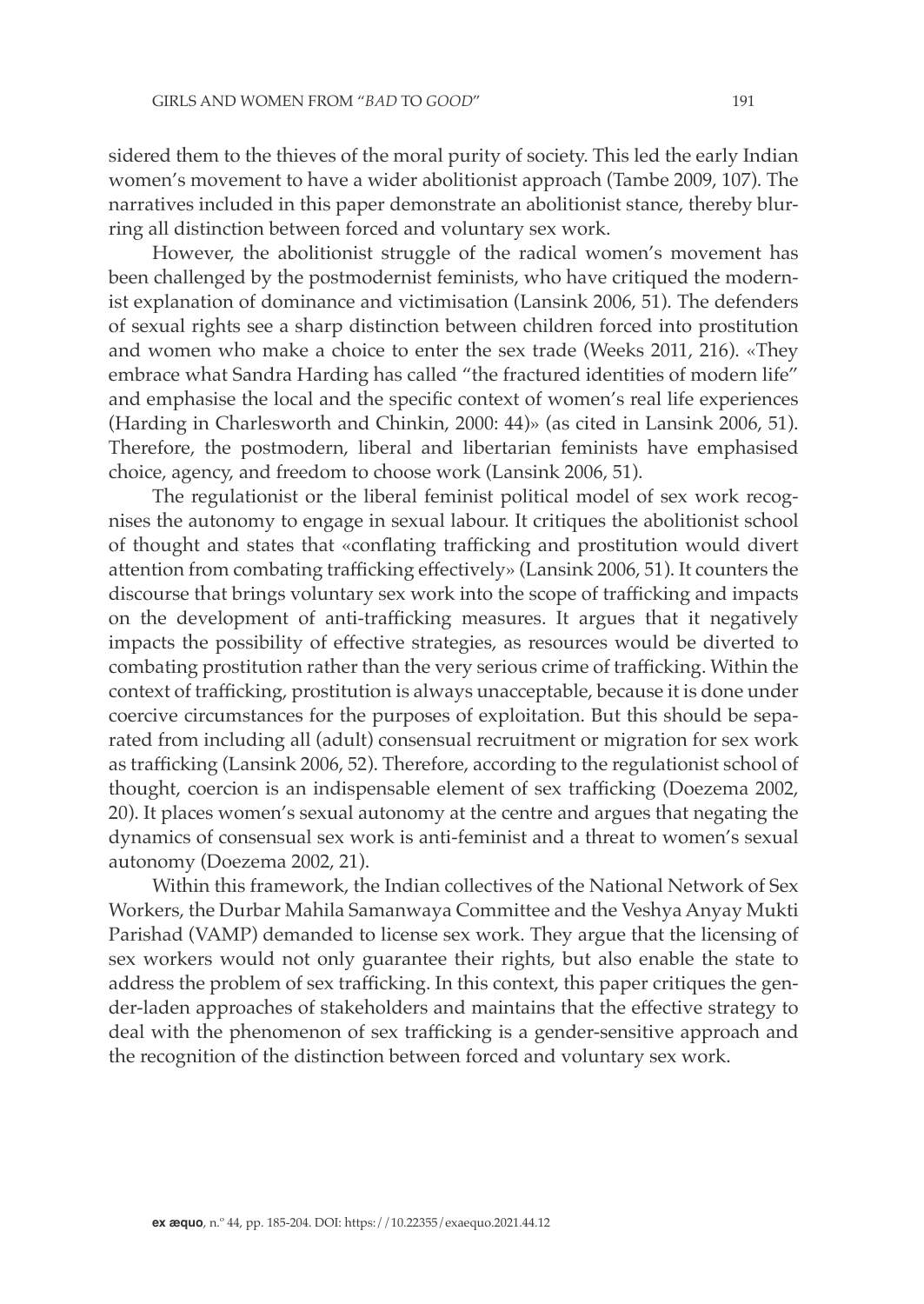### **Multiple Voices**

This section seeks to analyze the various aspects of sex trafficking. Delving into pre-rescue exploitations, standpoints on rescue, rehabilitation, approaches to redress sex trafficking, converting from "*bad to good"* girls and women and conditions of retrafficking, it examines the narratives and standpoints of the civil society. Within the framework of gender sensitivity, the subsequent section examines the said approaches.

### *Pre Rescue: Breaking-in*

Regarding the process of breaking-in victims into the commercial sex trade, the narratives from the civil society unanimously mentioned instances of extreme physical and mental violence. Mary's experience of working with victims of sex trafficking reveals the following:

Victims of sex trafficking undergo immense mental tortures. They blackmail the victims by saying that «if you don't do as we say, we are going to harm your family». These are forms of emotional blackmail. Trafficked victims are also kept in isolation for days. (Mary, NGO worker, Meghalaya, 16 July 2016)

Placing experiences at the centre, this paper finds that emotional blackmail is one of the methods to exploit the vulnerability of trafficked victims. The realities of breaking-in experiences of violence show that traffickers exert physical and psychological tortures. Also, to silence and torture them, traffickers threaten to kill their families. These experiences of breaking-in create the epistemology of exploitation inflicted upon victims of trafficking.

### *Rescue*

Rescue is found to be one of the primary anti-trafficking drives of the stakeholders. The foundation upon which the idea of rescue is based is to save and retrieve girls and women from situations of forced sex work and extreme exploitation of the pre-rescue phase (Sen and Nair 2005). The underlying principle of rescue is rescue from pre-rescue exploitation and "forced sex work". Nonetheless, the firsthand accounts of stakeholders have revealed a reversed understanding of this principle. We found that stakeholders have a falsified sense of the idea of rescue. An analysis of these standpoints found that stakeholders failed to distinguish between forced and voluntary sex workers, which has led to the "forced rescue" of sex workers who are willingly engaged in the business of commercial sex.

The following extract is an example of this falsified understanding of rescue, conveying the idea that rescue is a drive against the sex markets.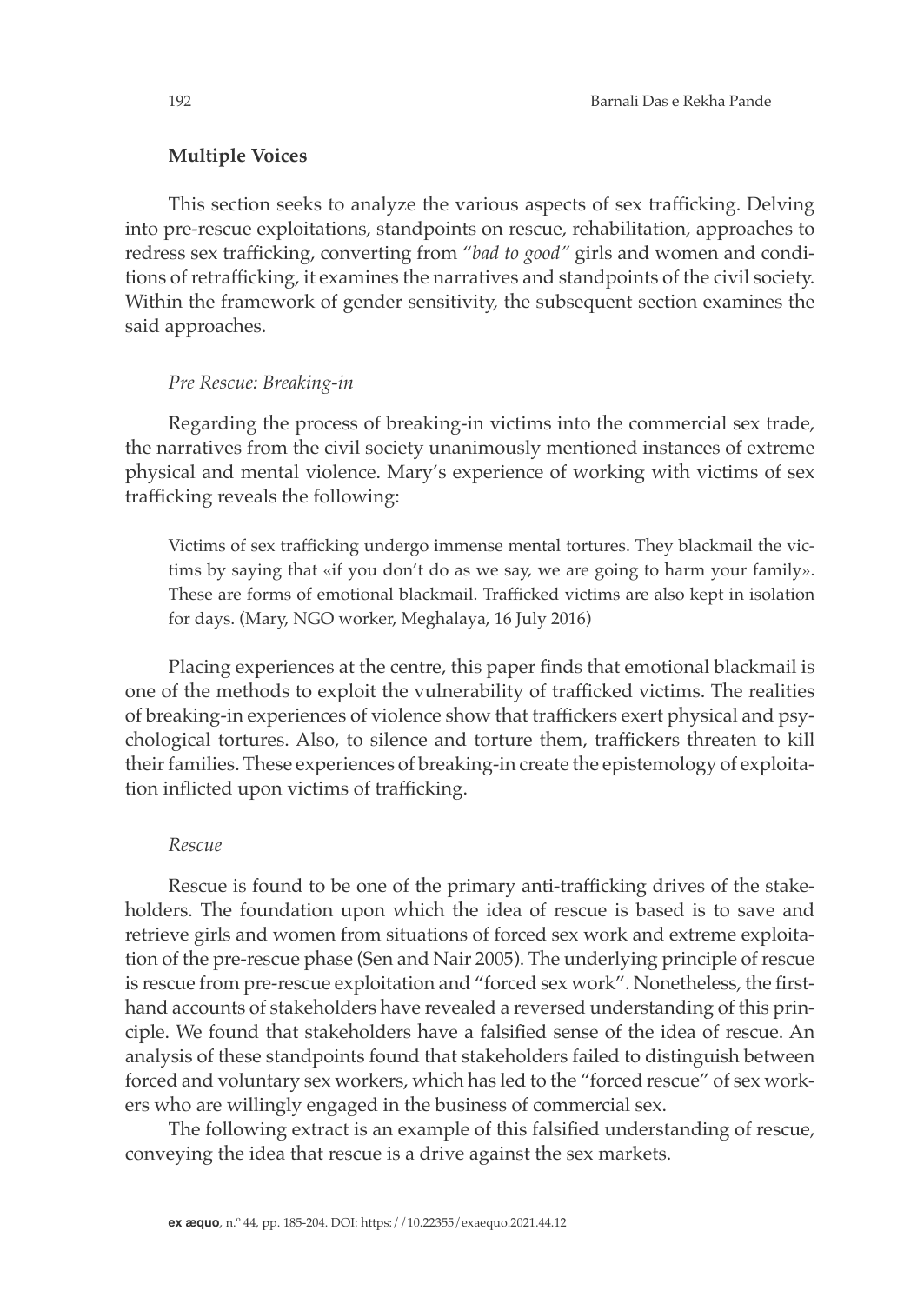Rescue operations involve stake and risk. We cross check the information we receive. We go to the place and find out how far the report is true and ask nearby shops and neighbours. Further, we observe the house about which we had received information

of "bad" activities. We have our informers who report to us about the cases. (Manjula, Assam, NGO Worker, 1 March 2016)

Another narrative reveals how the parameter of "age" acts negatively for an adult woman who had voluntarily worked in the business.

One of the major challenges today is the definition of human trafficking and prostitution. There exists a thin line between both phenomena. Right to consent is not given to an individual below 18 years. Our organization adopts the age of consent as fixed by the United Nations. Thereby, while conducting rescue of trafficked victims the age at which the victim was trafficked is taken into account. A victim might state that she is fine with the work then. However, when the incident happened, it happened when she was a child. We take that age and fight against child and women trafficking. If a sex worker above the age of 18 says «I am doing it willingly», then the personal rights of the women becomes an important aspect of consideration. Although India has not legalized prostitution, it is about choice, personal rights and women's rights. However, many organizations while conducting raids pull out willful sex workers and present them as victims of trafficking. (Heena, NGO Worker, Meghalaya, 7 July 2016)

This reflects the complicated dimension of the phenomenon and the drives against it. The respondent refers to a willful sex worker who was initially trafficked but later consented to work. Therefore, the voices at the centre of this paper bring to light the gendered construction of sexuality that leads to sublimate, ignore and silence sex workers.

Based on the standpoints of the stakeholders, we argue that the trafficked victims' consent is never taken into account in the process of rescue. Due to the controlled and regulated sexuality of women, the excerpt here clearly reveals that the consent of willful sex workers is never considered. A similar standpoint of forced rescue is elucidated below:

The woman about whom I spoke was there in the red-light area and so we rescued her. Although the woman settled into the profession of sex trade, however she was originally a trafficked victim… (Rita, NGO Worker, Meghalaya, 16 July 2016)

In this narrative the respondent admits that voluntary sex workers are forcefully rescued from the business that they are settled in. Through a feminist analysis of this standpoint, we argue that forceful rescue is a displacement of women and their work, which results in depression, distress, emotional and economic turmoil. A respondent said the following: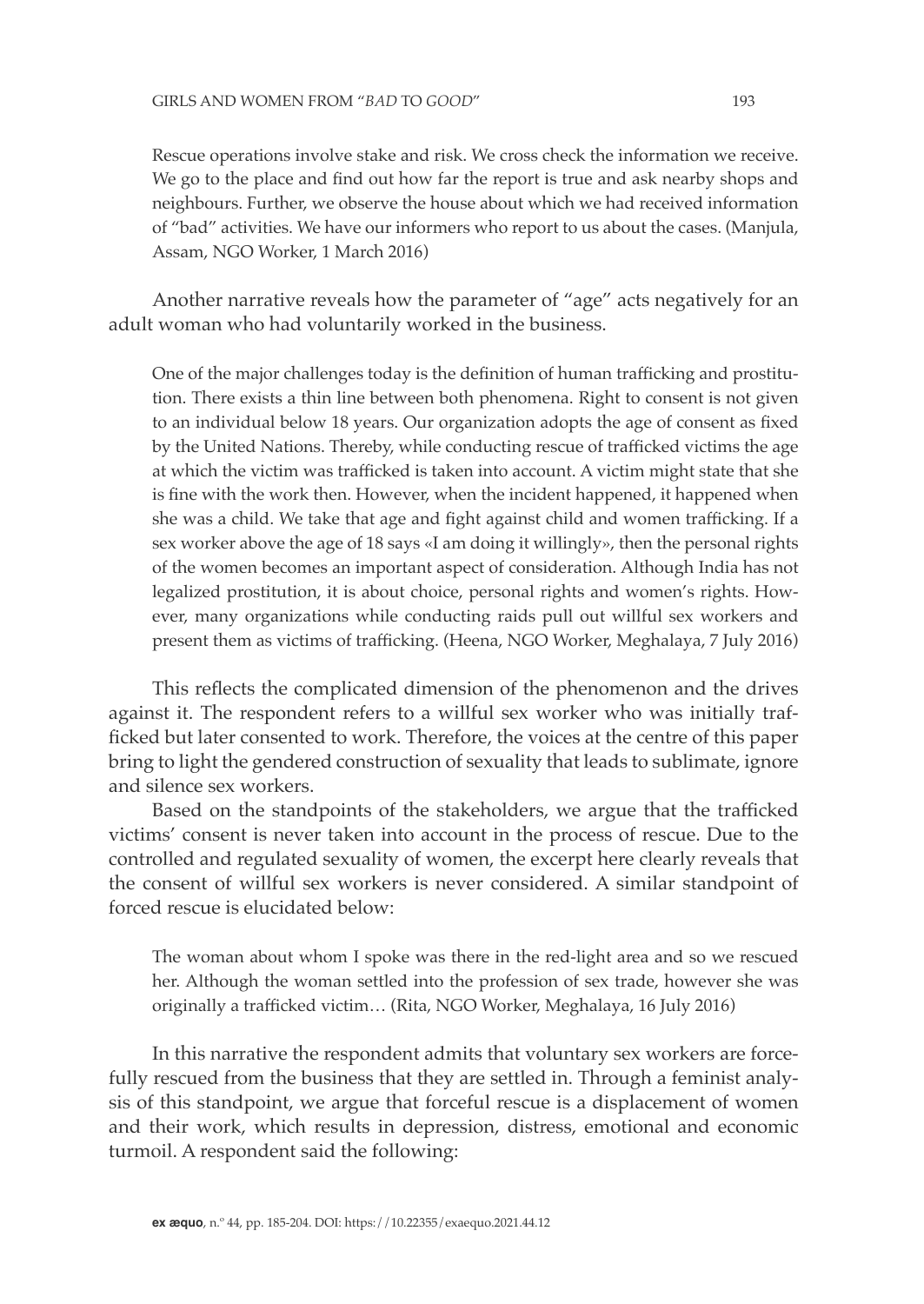In one of the recent cases the victim who we have rescued also has an old shop in that particular place. They have their family. They have a shop. Everything is there and she told us that she is not into that trade anymore. We have found that many of them are not willing to be rescued. (Tiloka, NGO Worker, Assam, 7 March 2016)

The narrative throws light on the forced rescue and extraction of sex workers. Through the lenses of women's experiences of violence, this data shows the extraction and economic displacement of empowered women. Such kind of rescue pushes women to disadvantageous positions and puts them in economically distressed situations. This reveals a falsified understanding of rescue and sex trafficking. The respondent clearly shows evidence of her non-comprehension of the phenomenon, and this has led to the economic displacement of the woman.

#### *Shelter Homes*

The rescued trafficked women and girls are rehabilitated in shelter homes that are typically designed to provide protection and necessary services. However, the data collected for this study shows it to be an uncomfortable space for victims. The respondents from the civil society point out the amount of insufficient and non-nutritious food provided to the victims who are being caged in the shelter homes. Based on the experience of working in rescue homes, one of the respondents discloses the mental ostracization that rescued victims of trafficking undergo (Noor, Social Worker, Assam, 19 October 2017).

Is it important to know her entire story and insult her for the mistakes she had made in the past? Or is it important to provide solace and shelter to her? This is the reason why they have a negative mind. They [staff] would repeatedly reiterate that she was a bar dancer… (Noor, Social Worker, Assam, 19 October 2017)

Though the respondent's patriarchal mindset could be seen, yet a compassionate approach is found in Noor's articulation of the shelter home. Her views are patriarchal because she considers sex work, voluntary or forced, as the mistake of girls or women. The consequence of this "mistake" is social ostracization and the labelling of women as "bad" and "evil". These articulations of "bad" and "evil" are in line with the learned perceptions of sexuality which are imposed on social actors. Any deviation found or committed means necessarily to be outside the parameters of a normal and good woman.

Further, on account of disobedience and non-adherence to rules, there are cases wherein victims are thrown out of the shelter home. One of the respondents said the following: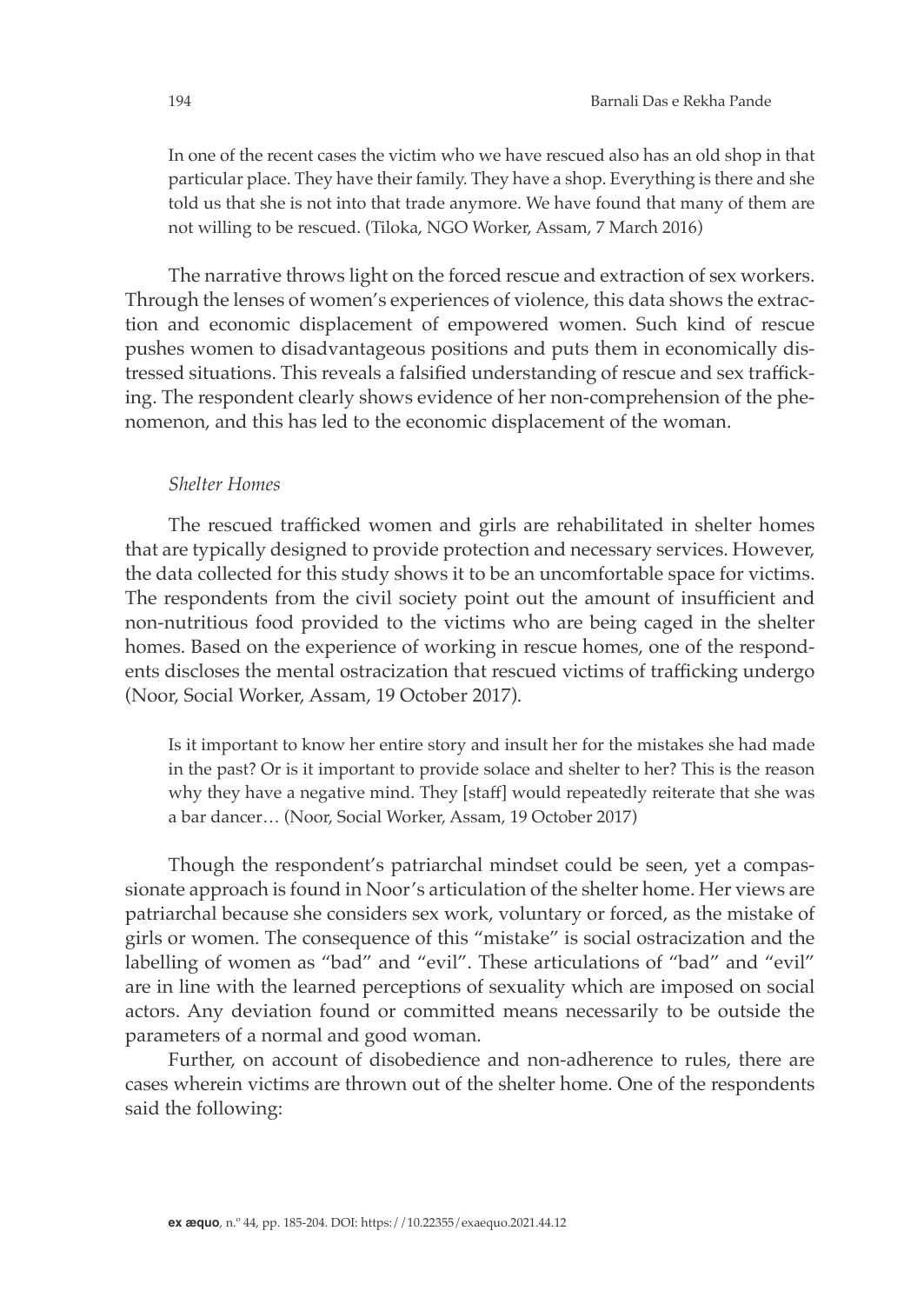Recently a mentally unstable girl was admitted in our shelter home. However, before our arrival she was sent back to her home. I told the other staff that they had not done a wise thing. The girl was mentally unstable. (Noor, Social Worker, Assam, 19 October 2017)

The study also found that a trafficked victim was sent back to Silchar, her place of origin, without being accompanied by an NGO staff member. She was sent back because she was creating a problem in the home and was unmanageable by the staff. In one of the instances, the girl tried to undress and show herself to a passerby. Therefore, the staff decided to get rid of her.

According to the voices in this study, shelter homes are spaces wherein inmates are incarcerated. The rationale behind this incarceration is "safety" and "protection" of trafficked girls and women. However, from a feminist standpoint and epistemology, one can argue that this process of arbitrary incarceration as a mechanism of protection is based on the ideals of patriarchal control and repression of women. Referring to this phenomenon of incarceration, one of the respondents spoke about the inmates' desire for freedom. He said that *«*being locked in the shelter home they feel suffocated from within. The only desire they are left with is their freedom and they are desperate about it» (Kamal, Assam, 7 March 2016). During the interviews, the respondents spoke about victims being locked in the shelter homes. Referring to this, one of the respondents said:

This is because of the fact that by jailing women in the shelter homes one is trying to disempower a woman. They remain aggressive within these spaces. They run away. A number of these shelter homes sometimes focus on the numbers of victims that are been put into these homes and that they do not reintegrate them. (Josephina, NGO Worker, Meghalaya, 27 July 2016)

The conditions of the shelter homes are disclosed to be extremely inadequate, and victims reside in what can be described as regulated and surveillance sites.

In India shelter homes are in pathetic conditions. In a single room five inmates are accommodated. Victims are provided undernourished food in the shelter homes. Most shelter homes just provide dal, rice and potato. They have no lifestyle within the shelter homes. (Kamal, NGO Worker, Assam, 7 March 2016)

The desire for freedom is curtailed in the shelter or rescue homes. The responses underline that the shelter homes are spaces of discipline and control, which create a sense of suffocation and make it more of an incarcerated site. This shows a patriarchal model of rehabilitation where the disciplining of "non-docile" bodies is primary, while the victims' desires and voices are secondary and essentially subdued and ignored.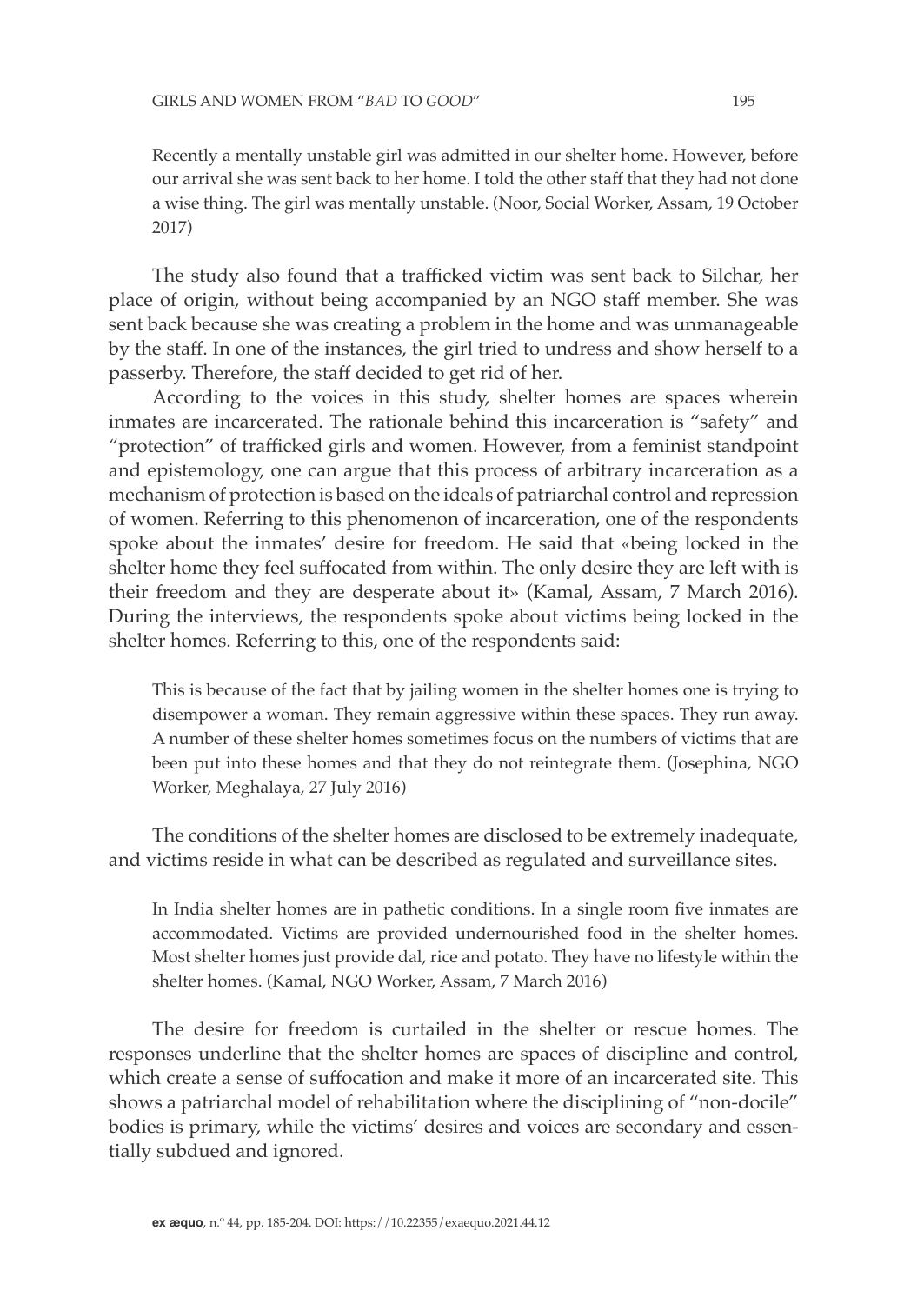The inmates wish to go to back to their native places. However, due to official formalities, it is deterred by the in-charge of the rescue home. Further, victims often complain of feelings of suffocation. This is because they are locked and jailed in shelter homes. Thereby, the desire that victims repeatedly express is of freedom and they are desperate about it. (Noor, Social Worker, Assam, 19 October 2017)

Mary, an NGO worker, confirms this situation:

Victims of sex trafficking are kept captive in the shelter homes, toward which they have a great deal of discontentment. This is because they feel that they are curtailing their freedom. They think that they have come to another jail. There are rules that one has to follow. (Mary, NGO Worker, Meghalaya, 16 July 2016)

The standpoint of the respondents reveals that the shelter homes are spaces to discipline and regulate women's bodies. A critical feminist analysis of these standpoints shows that these spaces constantly seek to "mainstream" trafficked women. It is found to be a site with strict rules and regulations to control the victims who have deviated from the category of "good women". The restrictive nature of these sites is revealed through the respondents' statements about the fact that victims run away from these rehabilitation spaces.

## *Redressing Sex Trafficking*

The above attempts to redress sex trafficking show that, in Assam and Meghalaya, raids, rescue and rehabilitation are considered as important mechanisms or elements of anti-trafficking. In doing so, the data finds that curbing the sex trade is an evident attempt made by the civil society. In response to sex trafficking, a respondent said:

We feel that, when it comes to legalising prostitution, what happens is that this industry would boom rather than be curbed. Legalisation would encourage traffickers to bring in girls. Legalisation would set an easy stage for traffickers. (Bhatta, Politician, Assam, 5 October 2017)

Thereby, since sex trafficking could be articulated within the paradigm of women's sexuality, the efforts of society are towards the control, regulation and repression of women's sexuality. In this context, the above excerpt leads us to problematize the efforts of the civil society and to argue that, under the guise of curbing sex trafficking, the efforts are to curb voluntary sex work. This context is further put forth by Jameela (2018, 17-18) who argues that, while the Indian legal system does not per se consider sex work as an illegal activity, yet the police and the legal system persecute sex workers.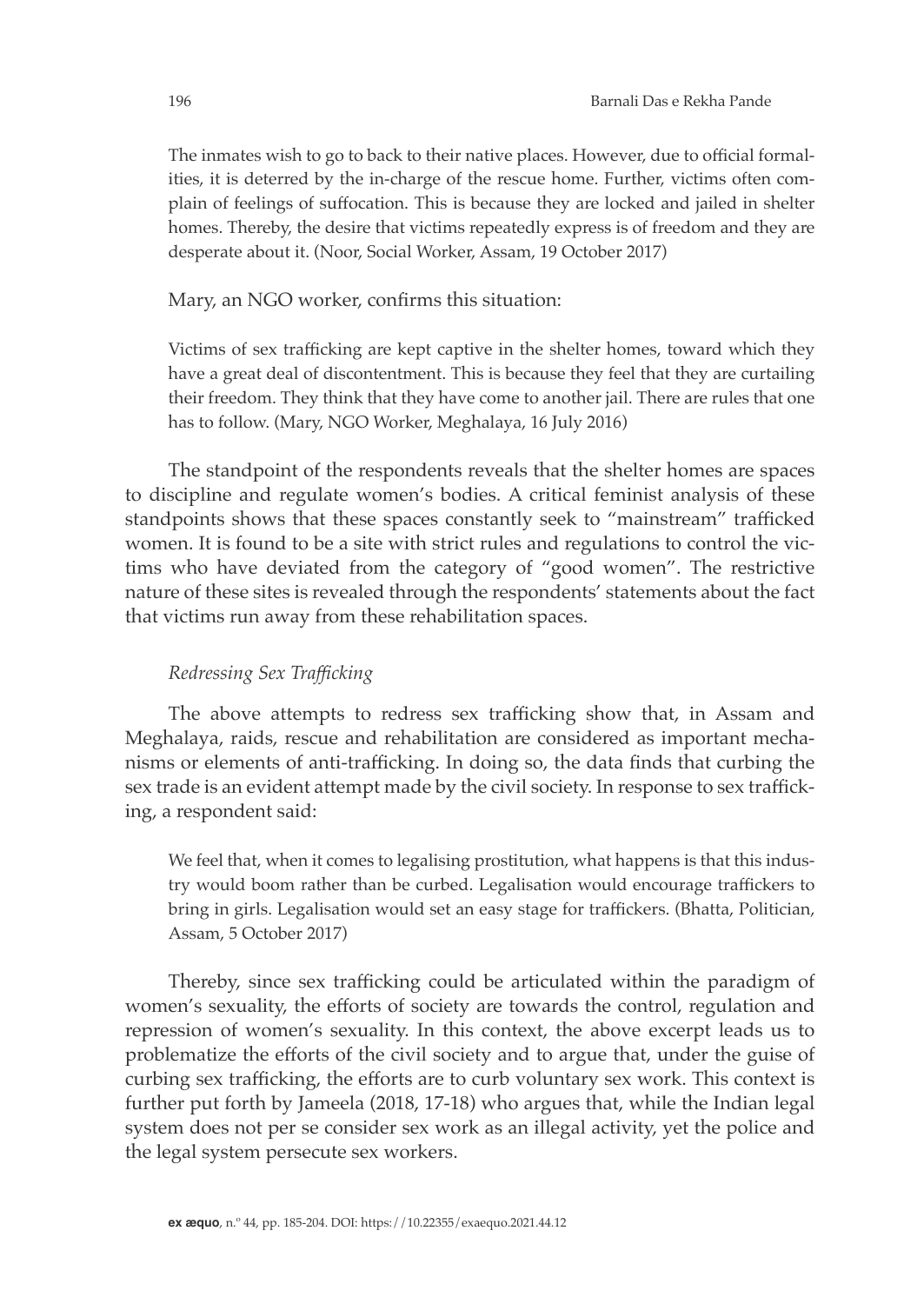Within this framework of restricted women's sexuality, another respondent victoriously spoke about her success in wiping away sex markets. Further, the study found that, in Meghalaya, an attempt is made to curb the entry of outsiders into the state. Concerning this a respondent said:

When our union became aware about sex trafficking, we set up a board to address the problem of sex trafficking in Meghalaya. We have awareness programmes. We don't allow the non-tribal people to come into our areas. We do so with the help of Dorbars (village council). We have this concern because we are aware that human trafficking and sex trafficking are occurring in Meghalaya and hence to avoid it, we have developed this mechanism. (Rahul, President Student's Union, Meghalaya, 11 July 2016)

This member of the civil society argues that an abolitionist stance with no distinction between forced and voluntary sex work could be an effective method to address and redress the phenomenon of sex trafficking. He also alludes to the presence of outsiders in Meghalaya, and to prevent sex trafficking in the state he urges the restricted entry of outsiders.

This study argues that the moral stance held by the abolitionists as an approach to redress sex trafficking could be critiqued and questioned (Doezema 2002; Sharma 2005; Cavalieri 2011). The method to disrupt and dismantle sex markets in order to control sex trafficking is argued to be a patriarchal and a statist approach to redress sex trafficking. It is based on the sexuality of women which has been constructed as an inferior, controlled and highly surveilled site of society, therefore any puncture on it causes increased moral and social imbalances in the social milieu.

### *Converting Girls and Women from* Bad *to* Good

The efforts to redress sex trafficking by the members of the civil society reveals the necessity to bring trafficked victims into the "mainstream" society. They often mentioned that girls who become habituated to sex work are difficult to pull back to the normal course of life. The only way to deal with this problem is to provide counselling to rescued trafficked victims. Referring to this, one of the respondents said:

Their sexual needs are higher than that of normal people. To counsel them and bring them back to the mainstream is difficult. We have to have patience when dealing with them. (Jyoti, NGO Worker, Assam, 25 November 2016)

This stance of "mainstreaming" victims from "bad to good" girls and women is mirrored in the narrative of the majority of respondents. The narratives reflect the framework of the socially acceptable category of good women who are essen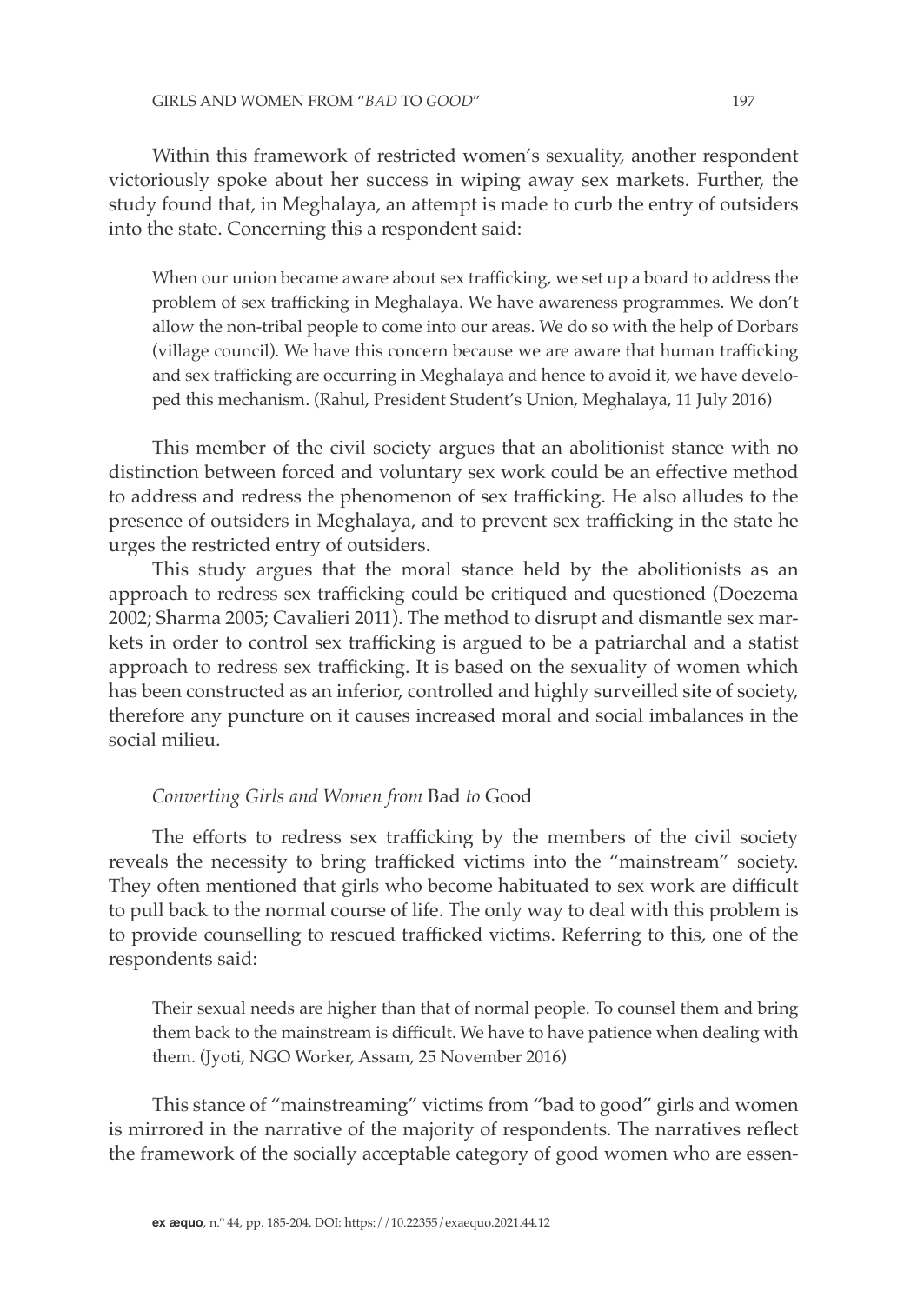tially chaste and sexually untouched and non-violated. The research found that the narratives were strictly restricted within this category of good versus bad women. This category of bad women is problematized by Jameela (2018, 13), who argues that a bad woman is one who ventures and travels at odd hours and one who does not follow the regime of the strict heterosexual order. To repress and regulate these categories of "bad women", the emphasis has increasingly been laid on combating sex trafficking as an immoral and non-ethical crime.

Nonetheless, some of the respondents also acknowledged that victims need counseling to recover from the physical and mental violence that they had undergone. Noor said:

According to me, counselling is the main treatment for rescued trafficked victims. With the help of love and care one can make a victim comfortable and secured to speak and tell their stories. This exercise helps them immensely to release their emotions and frustrations. Thereby, since counselling provides mental support, the recovery of victims becomes easier. (Noor, Social Worker, Assam, 19 October 2017)

However, most of the respondents mentioned that counselling was a technique to "mainstream" trafficked girls and women. They stated that being a trafficked victim means that they are lost, and it is imperative to bring them back to the normal life. The following narratives are about this aspect of mainstreaming trafficked victims:

See, trafficked girls are different from any other girls. When it comes to counselling them, they behave differently. Their physical need is higher than that of normal people. They are used to it. They do not trust people easily. Anyone who comes to them, they think of them as their client. So, to break that is difficult…

I believe there is another breaking-in phase. However, the process of breaking in the victims in pre and post rescue is discrete. In post-rescue there is counselling and rehabilitation. We have the work for reintegrating the victims into the society. (Mary, NGO Worker, Meghalaya, 16 July 2016)

In the discourse of sex trafficking breaking-in means physical and psychological violence used to coerce victims into the sex trade. The use of this term in the post-rescue situation reflects the respondent's approach of force and coercion to bring victims into the "normal life".

These narratives throw light upon the argument of this research study, which is that stakeholders seek to mainstream trafficked girls and women. Mary argues that the sexual need of trafficked women is higher than that of "normal women". The category of "normal women" in this context is one who is "asexual, chaste and pure". It is also implied that "normal women" do not reveal their sexual urges and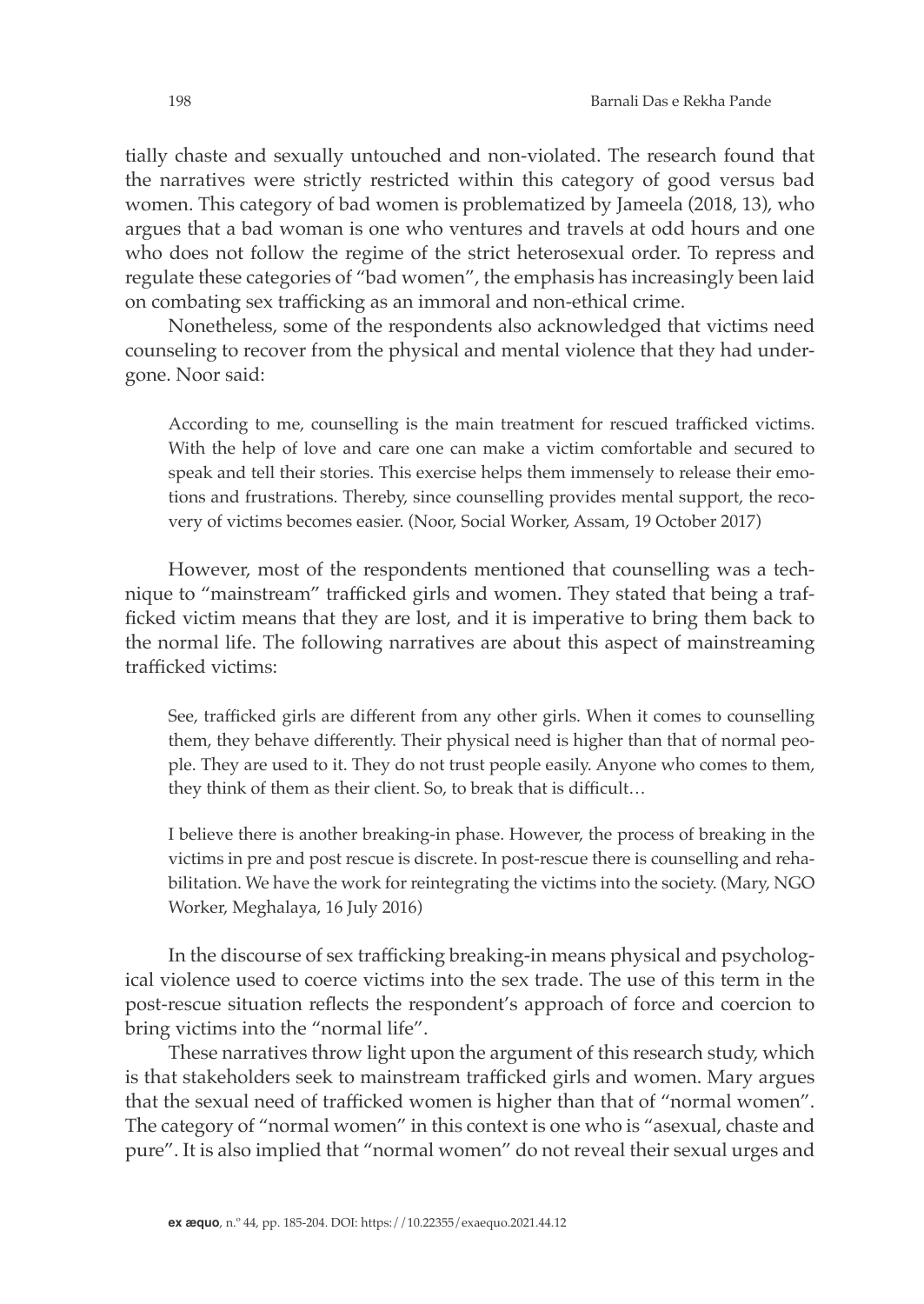desires. Mary's narrative shows her comparison of this internalized category of "good and normal women' vis-à-vis "bad and abnormal women". A similar standpoint is reflected in Rita's narrative: «A rescued trafficked victim after being brought to a shelter home is required to receive counselling, so that it helps the victim to recover and come to the mainstream life» (Rita, NGO Worker, Meghalaya, 16 July 2016).

### *Re-trafficking*

Forceful rescue, confinement in rescue homes, and the gendered attempts to mainstream rescued trafficked girls and women result in creating conditions of re-trafficking. In this context, the narratives show that one of the primary causes of re-trafficking is the assurance of providing a comfortable life to the victims. In this respect, one respondent reflects that «If one is enjoying a luxurious car, then why would one wish to board an auto-rickshaw? Therefore, in the hope of comfort, luxury and money, the girls get retrafficked» (Rima, NGO Worker, Assam, 12 July 2016). Another respondent said the following:

Most of the rescued victims of trafficking that I have come across want to go back to the brothels. On the one hand, we want to rescue them from the "wrong direction". On the other hand, they wish to go back to the place. (Sarita, NGO Worker, Assam, 13 July 2016)

According to the findings of this study. the cases of re-trafficking are high. However, one has to look into this context of re-trafficking within the dimensions of choice and consent. This is because the respondents expressed their desire to return to the sex markets. Therefore, the notion of rescued trafficked women and girls as passive victims could be challenged in this context, as they constantly transgress the boundaries of victims and active agents.

As has been discussed, victims of trafficking after rescue are not freed from suppression and domination. They are subjected to innumerable forms of marginalization after rescue. As we stated before, within shelter homes victims are incarcerated, and as a consequence they choose to elope and put themselves in disadvantaged positions that make them susceptible to re-trafficking.

#### **Gender Sensitive or Gender Insensitive Approach?**

In the process of rescue and rehabilitation of trafficked victims, civil society plays a very integral role. In this regard, adopting a gender perspective in their approach is imperative. Thus, this section looks into the approach adopted by civil society organizations and other stakeholders of sex trafficking.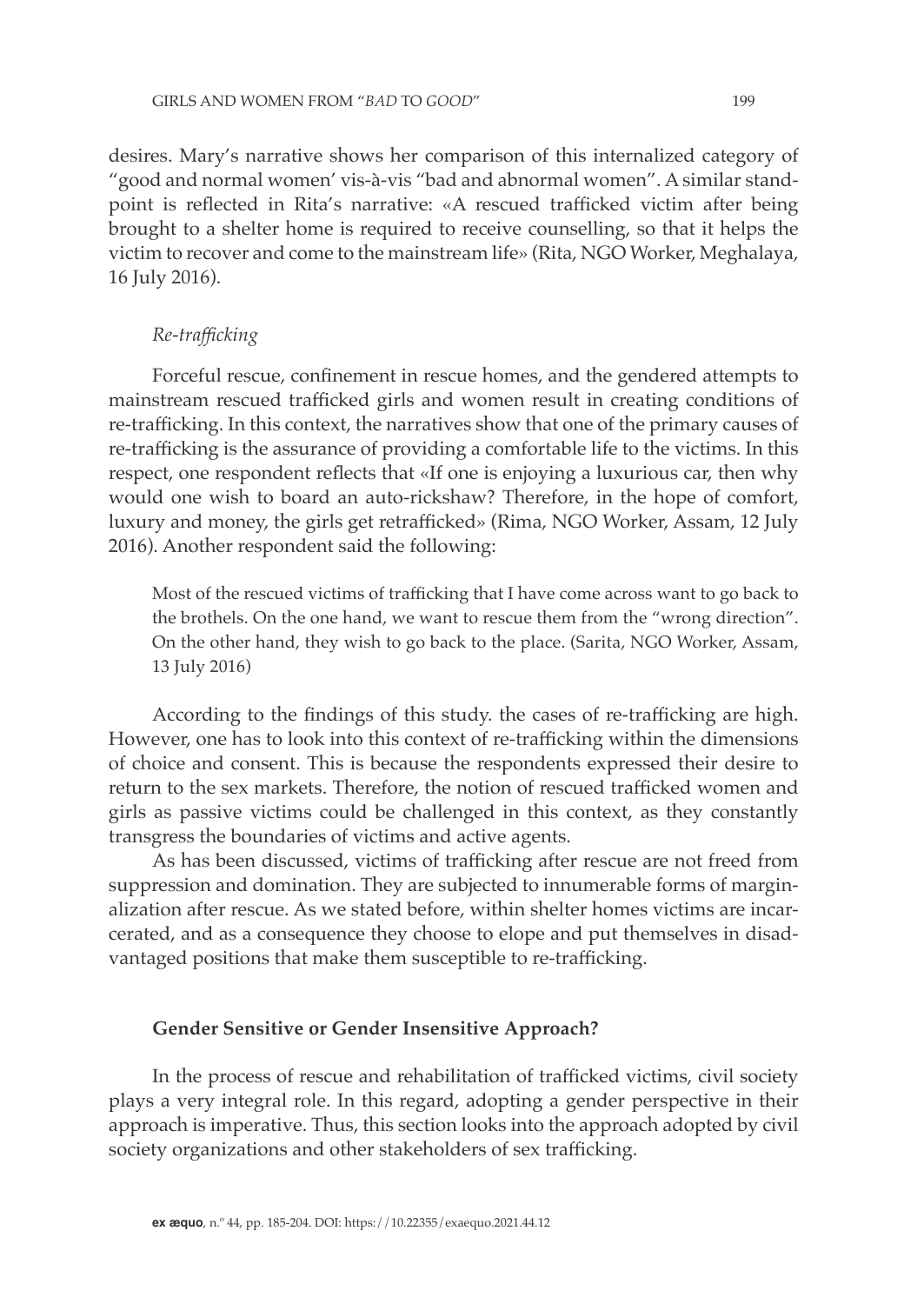### *Gendered Treatment of Trafficked Victims*

The members of civil society subject victims to acute forms of gendered treatment. The narratives in this study show that the approach of civil society is distinct towards trafficked men and women. If a girl or a woman is rescued from bonded labour or from sexual slavery, the members of civil society incarcerate them in shelter homes. However, if a boy or a man is rescued, he is directly re-integrated into society. The reason cited by a respondent is that society is more open towards boys and men and has no problem in accepting them. However, a girl or woman is subjected to deep ostracization by the society, which judges her according to the standards of purity and impurity. In this respect, one respondent said: «Some trafficked victims become habituated to the business of prostitution and it is important for us to counsel them and bring them back to normal life» (Tiloka, NGO Worker, Assam, 7 March 2016). The following narrative is an example of the gendered treatment of trafficked victims:

In 2015, we rescued 52 boys from Bangalore. We rescued them from an agarbati (incence sticks) company. Out of the 52, two were from Arunachal Pradesh, the rest were from Assam. The traffickers said that they would give them jobs in Bangalore. After reaching Bangalore they recruited them for a factory. In the first few months of their recruitment, they sent money to their families. However, later their families stopped receiving money. On further probe, we were told by the boys that their daily wage was Rs. 10/-.

We don't keep boys in shelter homes. After rescue, when they return to Assam, we register their names and sent them back to their homes. We do so in cooperation with the Guwahati Railway Police Station (GRPS), and accordingly book their tickets for their respective homes and sent them back. Further, they go by themselves and we do not escort them. (Tiloka, NGO Worker, Assam, 7 March 2016)

The narrative refers to the gendered understanding of human trafficking and its allied protocols of rescue and rehabilitation. It is implied that, since men and boys are outside the construct of "chastity and purity", they lie outside the gendered practice of rehabilitation and protection. It essentially denotes that only girls and women are rehabilitated and restored into societies. Since in this context the victims were boys, there was no requirement of rehabilitation and protection. Also, the respondent stated that boys are easily welcomed by family and society, while girls suffer abandonment and isolation from family and society. This is disclosed in the following statement:

The boys are more eager to return back home. Their families want them to return home. In this context, the gender differences reflect because when girls stays outside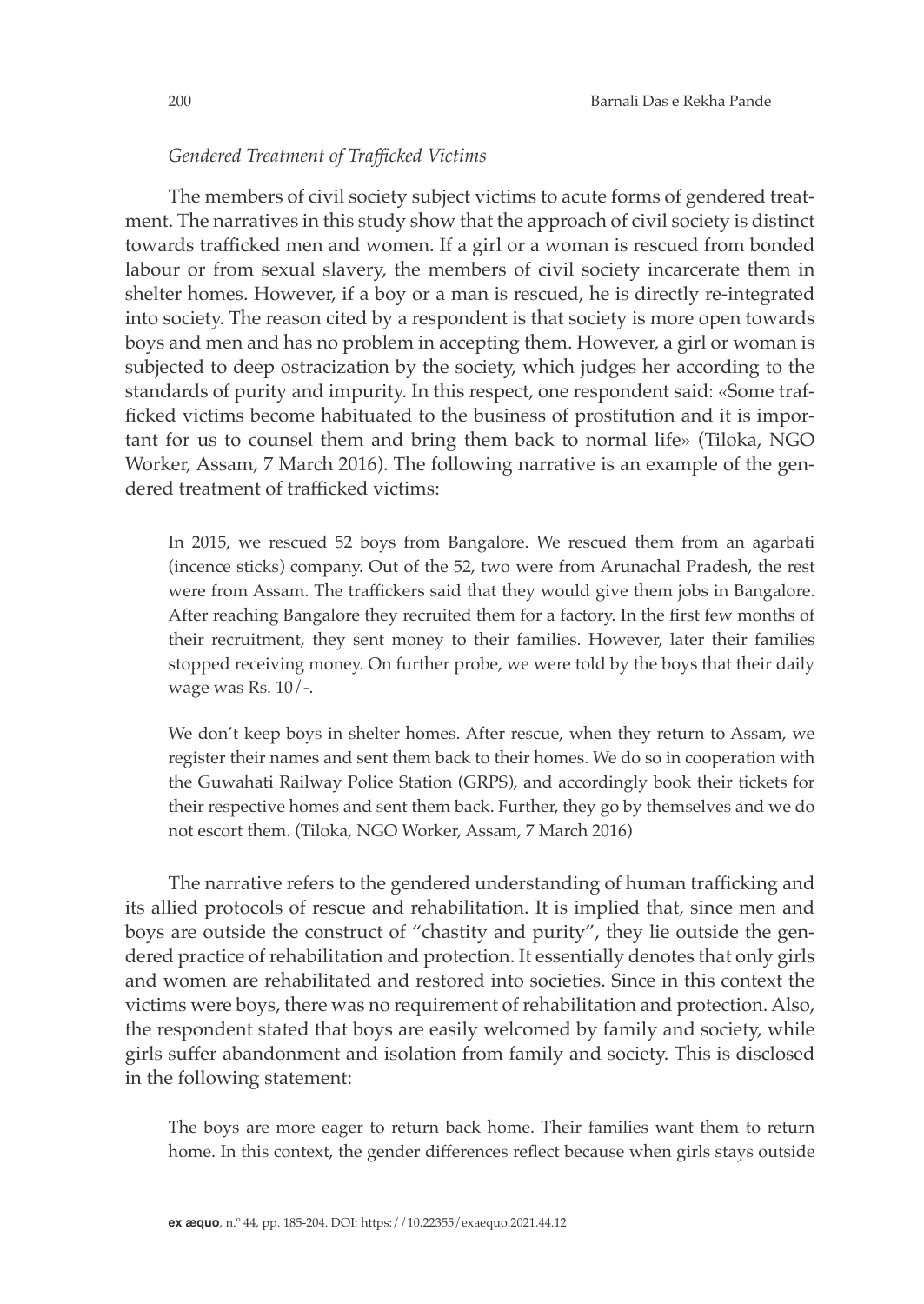and then return back home, they undergo opposition and questioning by their community, village and family. A number of questions arise, such as where they were. Moreover, there is stigma attached to girls. Due to which there is a question of whether the family would accept her or not. If the family is ready to accept her, they are scared of their community.

Shelter homes for boys exist, however there are no shelter homes for men. These shelter homes act like corrective homes for men wherein they are kept under observation if they commit any punishable offence such as rape, murder and so on and so forth. (Tiloka, NGO Worker, Assam, 7 March 2016)

The excerpt shows that the framework of shelter for trafficked victims is typically meant for girls and women who are victims of sex trafficking. According to the respondent, men and boys do not need shelter, but rather corrective homes in case of murder, rape or other kinds of punishable offences committed by them. It could thus be argued that the rehabilitation approach is gendered, because rehabilitation and rescue homes are essentially meant for one particular gender, i.e. women, and typically for one category of human trafficking, i.e. sex trafficking.

### *Gendered Approach in Awareness Programme on Women and Trafficking*

The element of "prevention" involved in the discourse of anti-trafficking mandates that organizations should adopt adequate awareness programmes to prevent and deter the phenomenon of sex trafficking (UN 2000; MWCD n.d.). These programmes are held to spread awareness and consciousness about the clandestine nature of sex trafficking.

This philosophy of awareness and prevention programmes is found to be gendered and androcentric in nature, representing an attempt to restrain women's mobility and free will.

We begin the awareness programmes by speaking about women being inherently weak in education and economic spheres. Lack of education makes women unaware. They are ignorant about schemes and provisions given by the Government*.* (Kamal, NGO Worker, Assam, 7 March 2016)

The respondent in this narrative spells out the constructed gendered cause of sex trafficking, which in this context is the constructed and false understanding of the weak bodies of women. His awareness programme is repressive and gendered because it reiterates that women are weak and uneducated, and thereby they become easy targets for traffickers. Such kind of consciousness would deepen the subjugation and marginalization of women.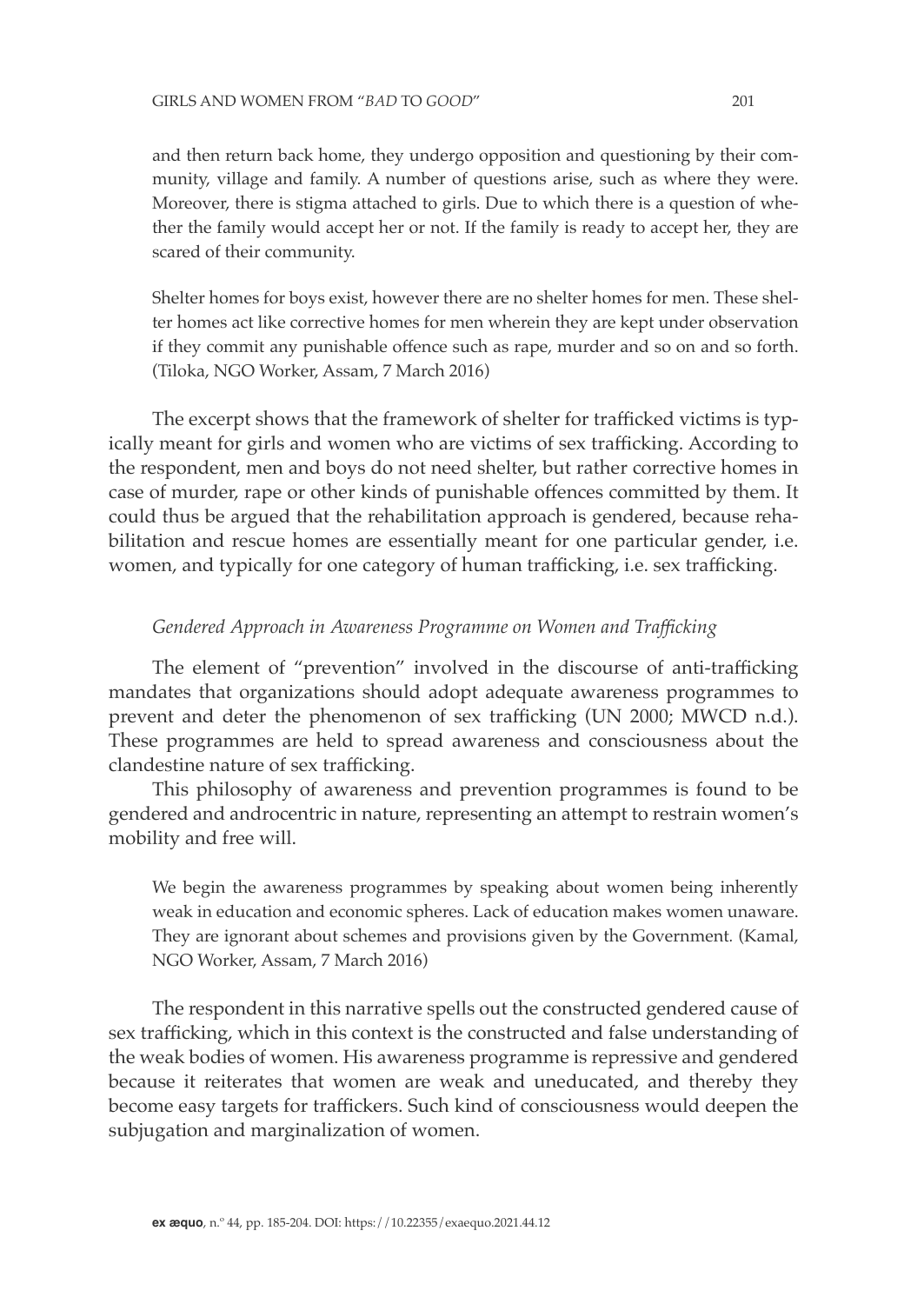### **Conclusions**

The research study described in this paper confirms the gender-laden approach of the stakeholders involved in combatting sex trafficking. Such an approach fails to adequately address the concerns and needs of rescued trafficked victims. Based on the findings of this study and the experiences of working in the field, it argues that this approach further deteriorates the mental and physical conditions of trafficked girls and women. It places them in situations of self-doubt, anguish and self-loathing.

The gendered approach and fractional understanding of sex trafficking are reflected in the findings of this study. For instance, the falsified notion of rescue as upheld by the stakeholders resulted in the forced rescue of voluntary sex workers. Further, the article argues that coercive rescue places women in precarious positions and places them in economically hazardous situations. These finding suggest that stakeholders have a partial understanding of sex trafficking.

Further, rehabilitation of rescued trafficked victims is found to be based on the ideologies of patriarchy and gendered socialization. The narratives indicate that rescue homes incarcerate women and are a highly surveilled and patriarchal site for women. In addition, the findings suggest that stakeholders fail to offer a constructive rehabilitation of victims, which should provide healthy and gender-sensitive counselling to fight their trauma. The approach to counselling is found to be within the categories of "good and bad" women or based on the idea of "normal womanhood". These categories of "good and bad" women tend to further marginalize rescued trafficked victims.

Therefore, the findings presented in this paper lend support to the argument that, in the name of combatting sex trafficking, stakeholders frequently tend to curb sex work. The paper suggests that the aim of the stakeholders was not to fight against the multiple conditions of servitude involved in human trafficking, and their narratives evidently reflect a gender-biased approach and an over emphasis on sex trafficking. The rationales behind this emphasis are the polarities of morality and immorality, the normative binary of good or bad ascribed to the bodies of women. Thus, the implication is that, for stakeholders, the disruption of sex markets is held as a necessary precondition to deal and uproot the problem of sex trafficking.

### **References**

Adu, Philip. 2016. «Writing the methodology chapter of a qualitative study.» Available at: https://www.youtube.com/watch?v=KRHvxY3N708 [Accessed 24 November 2019].

ASEAN. 2016. *Gender Sensitive Guideline for Handling Women Victims of Trafficking in Persons*. Jakarta: ASEAN Secretariat. Available at https://asean.org/wp-content/uploads/ 2012/05/FAASN\_gender\_8\_email\_REV.pdf [Accessed 15 April 2021].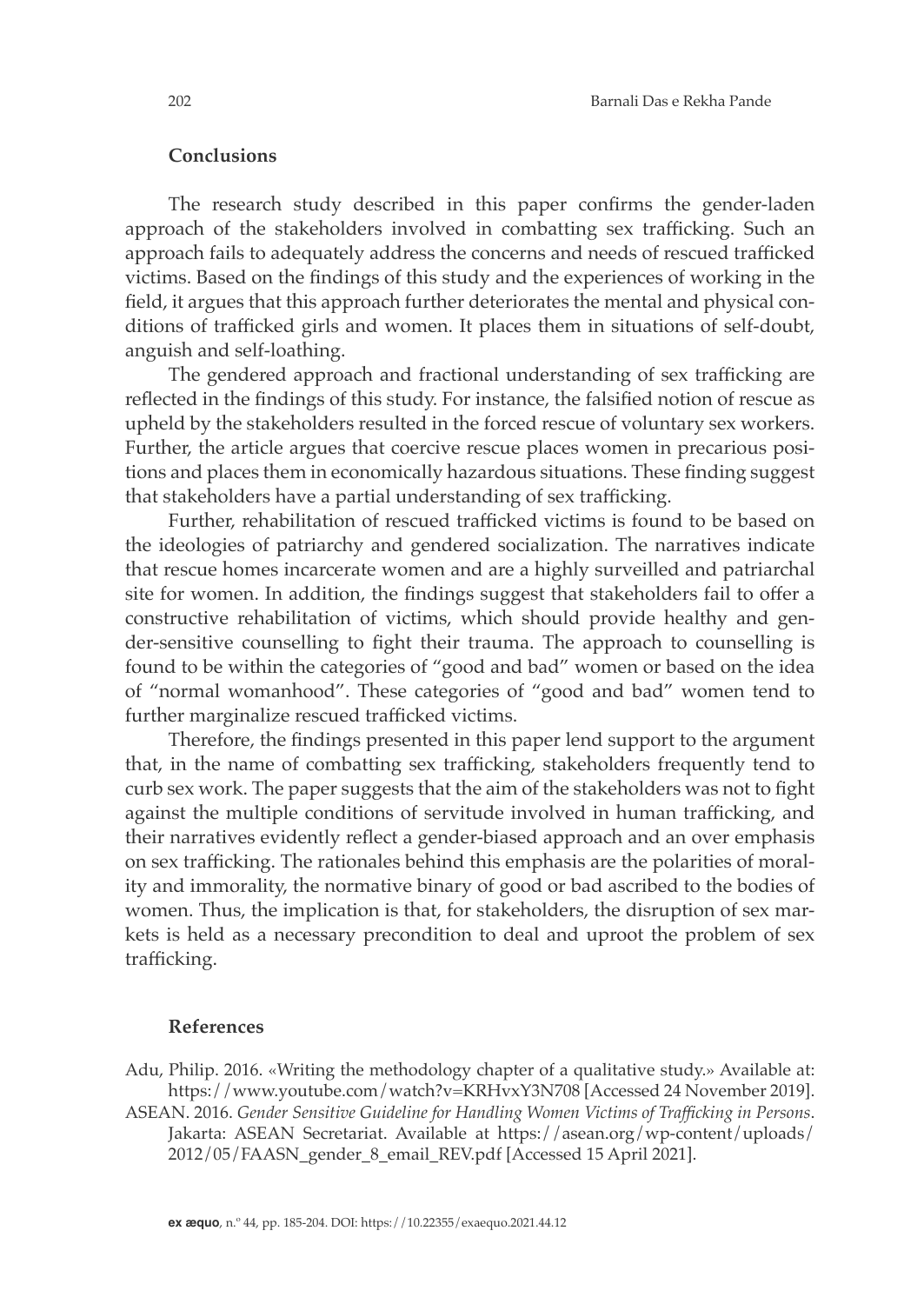- Cavalieri, Shelley. 2011. «Between Victim and Agent: A Third-Way Feminist Account of Trafficking For Sex Work.» *Indiana Law Journal* 86(4): 1410-1458. Available at https:// www.repository.law.indiana.edu/ilj/vol86/iss4/5 [Accessed 14 April 2015].
- Chow, Rey. 2003. «Sexuality.» In *A Concise Companion to Feminist Theory,* edited by Mary Eagleton, 93-110. Malden, MA: Blackwell.
- Chuang, Janie. 2006. «Beyond a Snapshot: Preventing Human Trafficking in the Global Economy.» *Indiana Journal of Global Legal Studies* 13(1): 137-163. Available at: https:// www.repository.law.indiana.edu/ijgls/vol13/iss1/5 [Accessed 23 August 2012].
- Cunha, Jean D. 2002. «Trafficking in Persons: A Gender and Rights Perspective.» Report prepared for the UN Expert Group Meeting on «Trafficking in Women and Girls», 18-22 November, Glen Cove, New York, USA. Available at https://www.un.org/womenwatch/daw/egm/trafficking2002/reports/EP-DCunha.PDF [Accessed 15 April 2021].
- Doezema, Jo. 2002. «Who gets to choose? Coercion, consent, and the UN Trafficking Protocol.» *Gender and Development* 10(1): 20-27. DOI: https://doi.org/10.1080/13552070215897
- Jameela, Nalini. 2018. *Romantic Encounters of a Sex Worker*. Uttar Pradesh, India: Om Books International.
- Lansink, Annette. 2006. «Human Rights Focus on Trafficked Women: An International Law and Feminist Perspective.» *Agenda: Empowering Women for Gender Equity 70.* Gender- -Based Violence Trilogy vol. 1-2: 45-56.
- MWCD. n.d. «Ujjawala Comprehensive Scheme for Prevention of Trafficking and Rescue, Rehabilitation and Re-Integration of Victims of Trafficking for Commercial Sexual Exploitation.» Ministry of Women and Child Development, Government of India, New Delhi. Available at https://wcd.nic.in/sites/default/files/Ujjawala%20 New%20Scheme.pdf [Accessed 6 September 2011].
- Organization of American States. 2010. *Training Guide. Participatory Strategic Planning with a Gender Perspective.* Available at https://www.oas.org/en/CIM/docs/LabourCARI-COM-Guide[EN].pdf [Accessed 15 April 2021].
- Sen, Sankar, and P.M. Nair. 2005. *A Report on Trafficking in Women and Children in India 2002- 2003.* New Delhi, India: Orient Longman.
- Sharma, Nandita. 2005. «Anti-Trafficking Rhetoric and the Making of a Global Apartheid.» *NWSA Journal,* 17(3): 88-111. Available at muse.jhu.edu/article/189422 [Accessed 16 December 2017].
- Tambe, Ashwini. 2009. *Codes of Misconduct: Regulating Prostitution in Late Colonial Bombay*. Minneapolis: University of Minnesota.
- United Nations. 2000. Protocol to Prevent, Suppress and Punish Trafficking in Persons, Especially Women and Children, supplementing the United Nations Convention against Transnational Organized Crime. New York: UN. Available at https://www. unodc.org/documents/treaties/Special/2000\_Protocol\_to\_Prevent\_2C\_Suppress\_ and Punish Trafficking in Persons.pdf [Accessed 18 August 2011].
- Weeks, Jeffrey. 2011. *The Languages of Sexuality*. London, UK: Routledge.

**Barnali Das**. Assistant Professor at the Centre for Women's Studies, Dibrugarh University, Assam, India. She has written and taught in the field of gender-based violence. She has worked in a Ministry of Women and Child Development funded project in the Centre for Women's Studies, Dibrugarh University, titled «Stories Behind a Hot Cup of Assam Tea: Listening to the Voices of Women Labourers in the Tea Gardens».